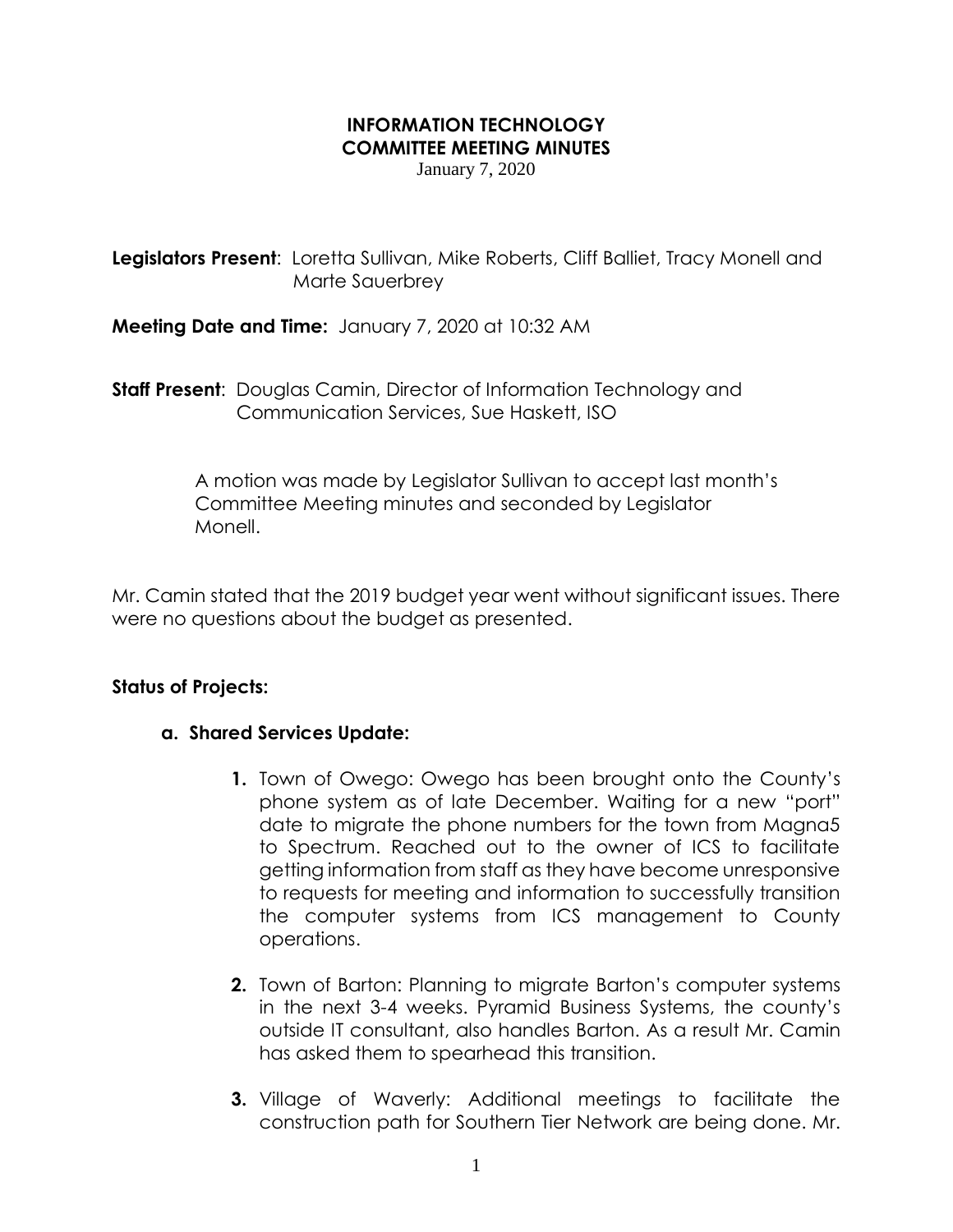Camin met with the Superintendent of Waverly Schools and has a second meeting planned with Waverly IT staff and STN to review the new potential path. This places Waverly's project a bit behind schedule as we had hoped to have STN construction completed by this point, but it continues to progress otherwise.

# **b. Information Security Officer Report:**

- **1.** Security Awareness Training: A three year subscription to this software has been purchased by IT. Ms. Haskett will work with ITCS staff to implement and understand the software. When completed, Ms. Haskett plans to pursue an updated external IT audit with Bonadio Group.
- **2.** Comprehensive Information Security Policy: The updated document is finished with 68 changes. Ms. Haskett will be preparing a resolution for this in a future month. Mr. Camin noted that after these changes, many entities are also moving their security policies towards tracking the NIST security standards and notating through the policy how each area matches to the NIST standards to ease the path of auditing. This would be a future revision.

# **c. Open Discussion \ Updates:**

- **1.** Multi-Year Maintenance Resolution: Mr. Camin mentioned that he will be submitting a resolution to update the language of a 2017 resolution authorizing ITCS to purchase multiple year contracts for specific software and services to save money. The new Security Awareness Training was not a previously authorized element and should be added to the list, with no other changes. Committee was in favor of this change.
- **2.** Fiber Overlash Project: Plexicomm has completed the majority of the fiber overlash project. The only remaining segment is the underground portion between HHS and Public Safety, which requires specific coordination with Verizon, who owns the underground conduits. Mr. Camin will continue to work with Plexicomm on that to complete it.
- **3.** Court House: Mr. Camin has worked with Buildings and Grounds to find a path for the fiber to connect the Court House to the county network. This will require B&G to run new fiber through the